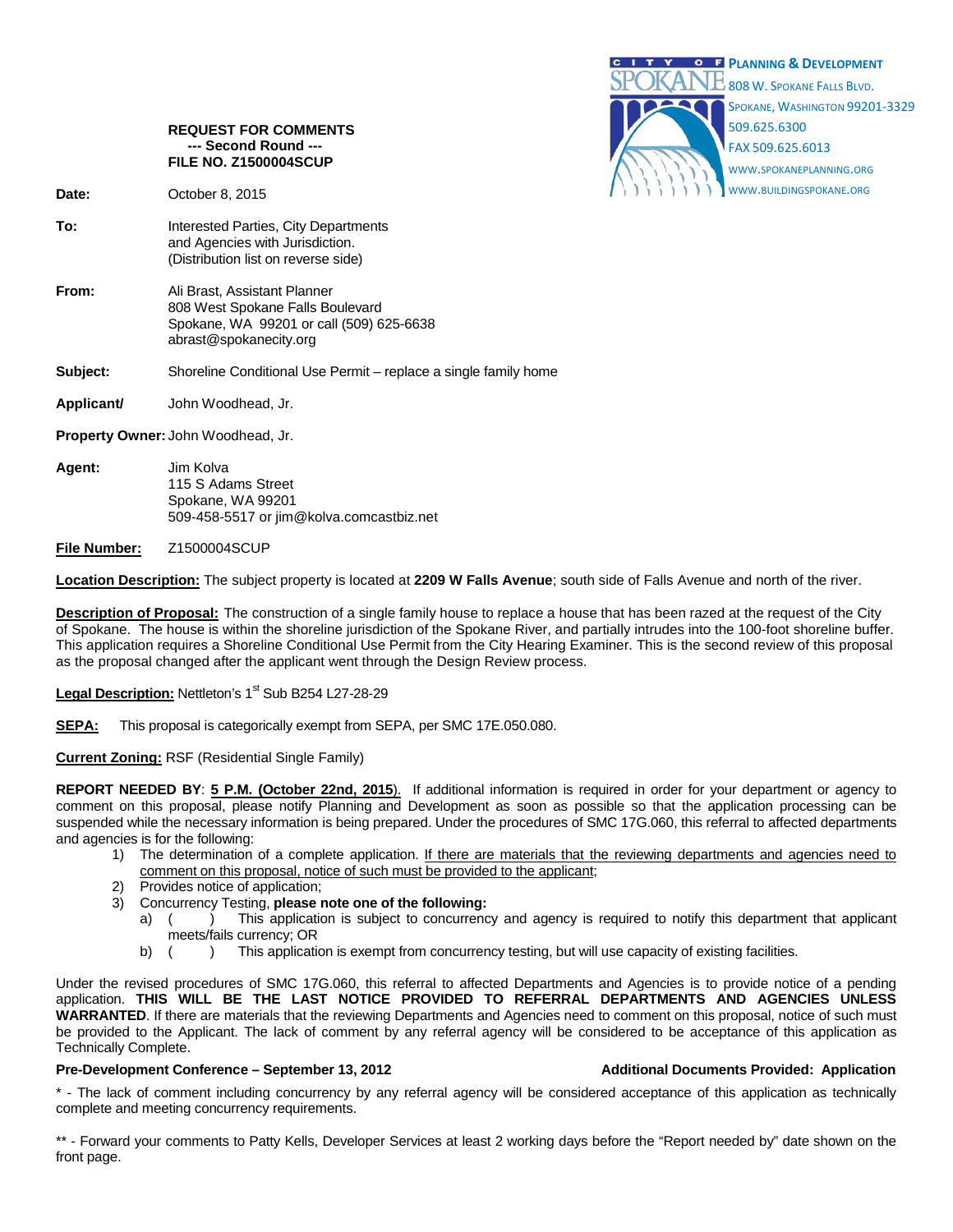# **DISTRIBUTION LIST FOR COMMENTS PROJECT NAME: John Woodhead, Jr. New Single Family Construction FILE No.: Z1500004SCUP**

## E-mail Copies

## Washington State Agencies

- Department of Natural Resources, Attn: Jacob McCann
- Department of Natural Resources, Attn: SEPA Center
- Department of Commerce, Attn: Dee Caputo
- Department of Archaeology & Historic Preservation, Attn: Gretchen Kaehler
- Department of Ecology, Attn: Environmental Review **Section**
- Department of Ecology, Eastern Region, Attn: Teri Costello
- Department of Ecology, Eastern Region, Attn: Jeremy Sikes, Shoreline Permit Reviewer
- Department of Ecology, Easter Region, Attn: David Moore, Wetlands/Shoreline
- Department of Transportation, Attn: Char Kay
- Department of Transportation, Attn: Greg Figg
- Department of Fish & Wildlife, Attn: Karin Divens Habitat Program

#### City Departments

- Asset Management, Attn: Dave Steele
- Building Department, Attn: John Halsey
- Capital Programs, Attn: Mike Taylor \* \*\*
- Capital Programs, Attn: Steven Allenton\* \*\*
- City Attorney, Attn: James Richman
- City Treasurer: Pam Dolan
- Code Enforcement, Attn: Heather Trautman
- Construction Management, Attn: Ken Brown\* \*\*
- Engineering Services, Attn: Dan Buller\* \*\*
- Fire Dept., Attn: Dave Kokot \*
- Historic Preservation, Attn: Megan Duvall
- Library Services, Attn: Dana Dalrymple\*
- Neighborhood Services, Attn: Jonathan Mallahan & ONS Team
- Parks Dept., Attn: Tony Madunich\*
- PCED, Attn. Theresa Sanders
- Planning & Development, Attn: Kris Becker
- Planning & Development, Attn: Eldon Brown\*\*
- Planning & Development, Attn: Tami Palmquist
- Planning & Development, Attn: Julie Neff
- Planning & Development, Attn: Patty Kells\*
- Planning & Development, Attn: Mike Nilsson\*\*
- Police Department, Attn: Sgt John Gately\*
- Solid Waste, Attn: Scott Windsor
- Solid Waste, Attn: Rick Hughes\*
- Street Operations, Attn: Inga Note\*\*
- Wastewater Management, Attn: William Peacock\*\*
- Wastewater Management, Attn: Mike Morris\*\*
- Wastewater Management, Attn: Lynn Schmidt\*\*
- Wastewater AWWTP, Attn: Dale Arnold\*\*
- Wastewater AWWTP, Attn: Mike Costner\*\*
- Water Department, Attn: Dan Kegley\*\*
- Water Department, Attn: Jim Sakamoto\*\*

# County Departments

- Spokane County Public Works, Attn: Scott Engelhard
- Spokane County Planning Department, Attn: John Pederson
- Spokane County Engineering Dept., Attn: Gary Nyberg
- Spokane Regional Health District, Attn: Steve Holderby
- Spokane Regional Health District, Attn: Eric Meyer
- SRCAA, Attn: April Westby

# Other Agencies

- American Medical Response, Attn: Jerry Lueck
- U.S. Army corps of Engineers, Attn: Tim Erkel
- Avista Utilities, Attn: Lu Ann Weingart
- Cheney School District Operations, Attn: Jeff McClure
- District 81 Capital Projects, Attn: Candy Johnson
- Mead School District Facilities & Planning, Attn: Ned Wendle
- Spokane Aquifer Joint Board, Attn: Erin Casci
- Spokane Aquifer Joint Board, Attn: Tonilee Hanson
- Spokane Transit Authority, Attn: Gordon Howell
- Spokane Transit Authority, Attn: Mike Hynes
- Spokane Tribe of Indians, Attn: Jacki Corley
- Spokane Regional Transportation Council, Attn: Kevin Wallace
- Spokane Regional Transportation Council, Attn: Anna Ragaza-Bourassa
- Williams Northwest Pipeline, Attn: Michael Moore

# Hard Copies

# Other Agencies

- U.S. Postal Service, Attn: Postmaster
- Spokane Tribe of Indians, Attn: Randy Abrahamson (SW ¼ 13-25-42)